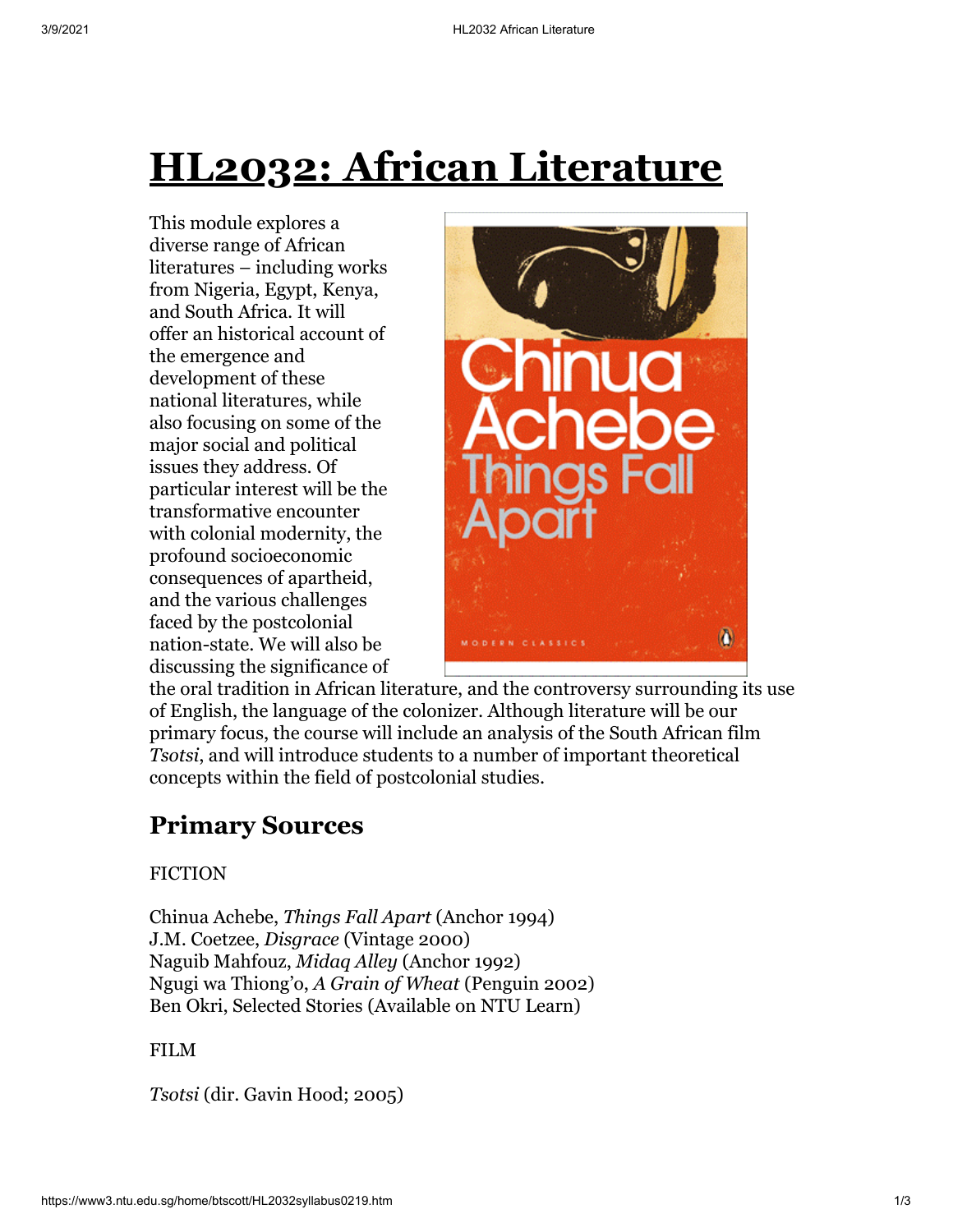# **Secondary Sources**

Simon Gikandi, *Reading the African Novel* Gareth Griffiths, *African Literatures in English: East and West* Tejumola Olaniyan and Ato Quayson (ed.), *African Literature: An Anthology of Criticism and Theory*

### **Assessment**

| Class participation | 10% |
|---------------------|-----|
| Coursework essay    | 40% |
| Examination         | 50% |

## **Lecturer**

Dr. Bede Scott HSS–03–60 [btscott@ntu.edu.sg](mailto:btscott@ntu.edu.sg)

| Week                              | <b>Topics</b>                     | <b>Readings</b>                                          |
|-----------------------------------|-----------------------------------|----------------------------------------------------------|
| $\mathbf{1}$<br>19 Aug            | <b>Introduction</b>               |                                                          |
| $\mathbf{2}$<br>26 Aug            | <b>Colonial Encounters I</b>      | Chinua Achebe, Things<br><b>Fall Apart</b>               |
| 3<br>2 Sept                       | <b>Colonial Encounters II</b>     | Chinua Achebe, Things<br>Fall Apart                      |
| $\overline{\mathbf{4}}$<br>9 Sept | <b>Tradition and Modernity I</b>  | Naguib Mahfouz, Midaq<br>Alley                           |
| 5<br>16 Sept                      | <b>Tradition and Modernity II</b> | Naguib Mahfouz, Midaq<br>Alley                           |
| 6<br>23 Sept                      | Independence I                    | Ngugi wa Thiong'o, $A$<br>Grain of Wheat                 |
| 7                                 | <b>Recess</b>                     |                                                          |
| 8<br>7 Oct                        | Independence II                   | Ngugi wa Thiong'o, A<br>Grain of Wheat                   |
| 9<br>14 Oct                       | <b>Postcolonial Narratives I</b>  | Ben Okri, 'In the Shadow<br>of War,' 'In the City of Red |